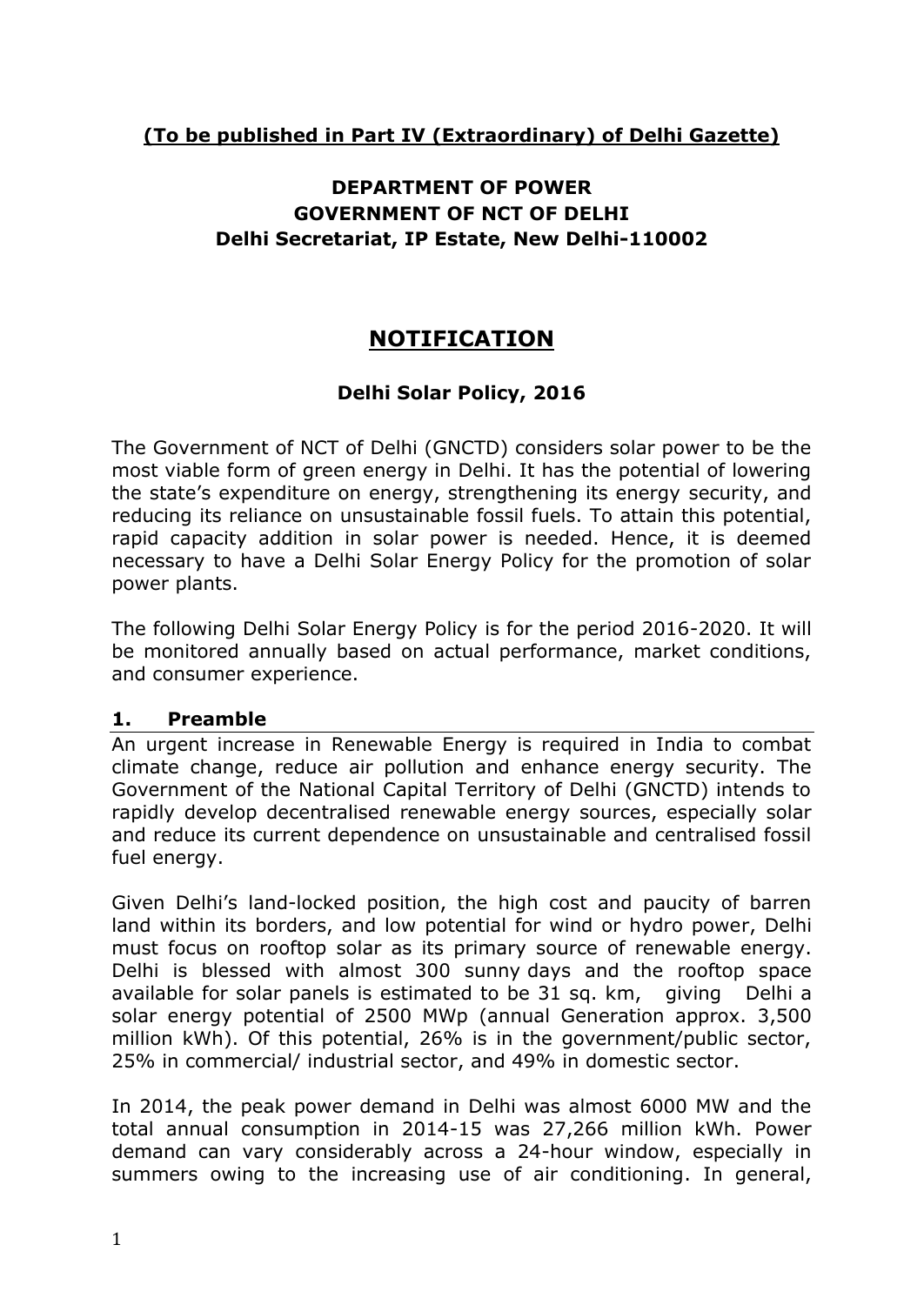energy utilities (DISCOMS) pay more to meet short-term demand surges, raising the average cost of power. Delhi's daily day time peak demand curve broadly matches the generation curve of solar system, which can therefore help to reduce peak demands. Moreover, energy produced by rooftop solar systems is mostly consumed at, or near, the point of generation, minimizing transmission and distribution losses. Selfconsumption of rooftop solar energy also reduces the need for, and the challenge of, provisioning new distribution infrastructure, such as transformers, in congested localities.

In short, rooftop solar systems offer sustainable energy, environmental benefits, low gestation period, low transmission and distribution losses, reduced need for distribution infrastructure, and peak load offset that reduces costs for the DISCOMs and ultimately for the consumers as well.

Market conditions are also more favourable for solar power than before While solar energy tariffs have, on average, fallen 6-8% per year since 1998 (solar panel prices have dropped 75% in the last six years, conventional energy tariffs in Delhi have risen @ 6.9% per year on average since 2007 After years of innovation and declining prices, solar energy tariffs in Delhi have become cheaper than conventional energy tariffs for the government, commercial-industrial, and top end of domestic segment, and are expected to achieve parity in the low-medium domestic segment. Therefore input subsidies from the State of Delhi are not deemed necessary. However, a Generation-Based Incentive for a limited period seems prudent to promote adoption in the domestic segment.

The Government of India (GoI) has set a target of, 100 GW (100000 MW) of solar energy generation in India by the year 2022, of which 40 GW (40000 MW) is from rooftops. Delhi is well positioned to lead India's rooftop solar revolution and has consequently established solar generation targets of 1GW (1000 MW) by 2020 (4.2% of energy consumed) and 2.0 GW (2000 MW) by 2025 (6.6% of energy consumed). To help achieve these targets, this document seeks to outline a robust and pragmatic Solar Energy Policy for Delhi. Alongside, GNCTD will raise consumer awareness of solar energy, promote capacity building, and generate healthy competition among solar developers, so that solar power is adopted on a mass scale and Delhi becomes the premier solar city in India.

#### **2. Title of the Policy**

The Policy shall be known as the "Delhi Solar Energy Policy, 2016". This Policy will be applicable for any solar energy generating system with a capacity of 1 KWp or more.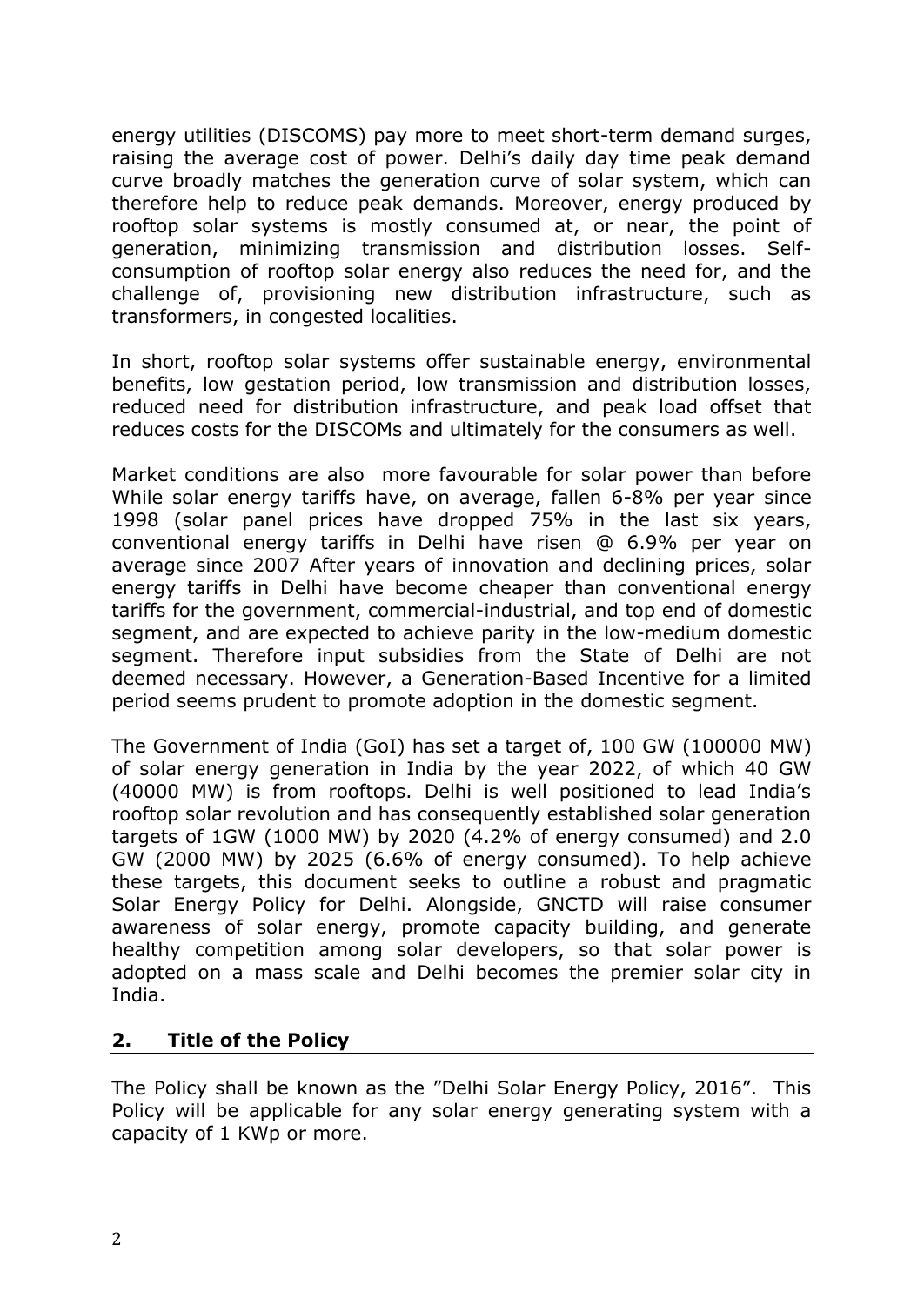#### **3. Abbreviations**

| <b>CAPEX</b>             | Capital Expenditure                                   |
|--------------------------|-------------------------------------------------------|
| <b>CEA</b>               | <b>Central Electricity Authority</b>                  |
| <b>DERC</b>              | Delhi Electricity Regulatory Commission               |
| <b>DISCOM</b>            | <b>Distribution Company</b>                           |
| DSM charges              | Deviation Settlement Mechanism charges                |
| <b>EE&amp;REM Centre</b> | Energy Efficiency & Renewable Energy                  |
|                          | <b>Management Centre</b>                              |
| <b>EPC</b>               | Engineering, Procurement, and Construction            |
| FY.                      | <b>Financial Year</b>                                 |
| <b>GNCTD</b>             | Government of National Capital Territory of Delhi     |
| GoI                      | Government of India                                   |
| <b>IPGCL</b>             | Indraprastha Power Generation Co. Ltd                 |
| <b>MNRE</b>              | Ministry of New and Renewable Energy, GOI             |
| <b>MW</b>                | Mega Watt                                             |
| <b>PPA</b>               | Power Purchase Agreement                              |
| <b>PV</b>                | <b>Photo Voltaic</b>                                  |
| <b>REC</b>               | Renewable Energy Certificate                          |
| <b>RESCO</b>             | Renewable Energy Service Company                      |
| <b>RPO</b>               | Renewable Purchase Obligation                         |
| <b>RTS</b>               | Rooftop Solar                                         |
| <b>SNA</b>               | <b>State Nodal Agency</b>                             |
| <b>WBA</b>               | Wheeling and Banking Agreement                        |
| <b>UNFCCC</b>            | United Nations Framework Convention on Climate Change |
|                          |                                                       |

#### **4. Objectives**

The Delhi Solar Energy Policy, 2016 has the following ten broad objectives:

- i. Reduce Delhi's reliance on conventional energy while increasing its energy security and lowering average energy prices in the long term. Promote rapid growth of rooftop solar power via a combination of generation targets, regulations, mandates and incentives.
- ii. Encourage market-based approaches and public-private partnerships to drive demand and adoption, with minimal use of State Government subsidies. Develop initiatives to raise public awareness of solar energy in Delhi.
- iii. Ensure fairness for all stakeholders in the solar ecosystem, including roof top owners, DISCOMS, investors, consumers of non-solar power, technology and services providers.
- iv. Use regulatory mechanisms to drive demand and adoption, such as mandating solar plant deployments on government rooftops,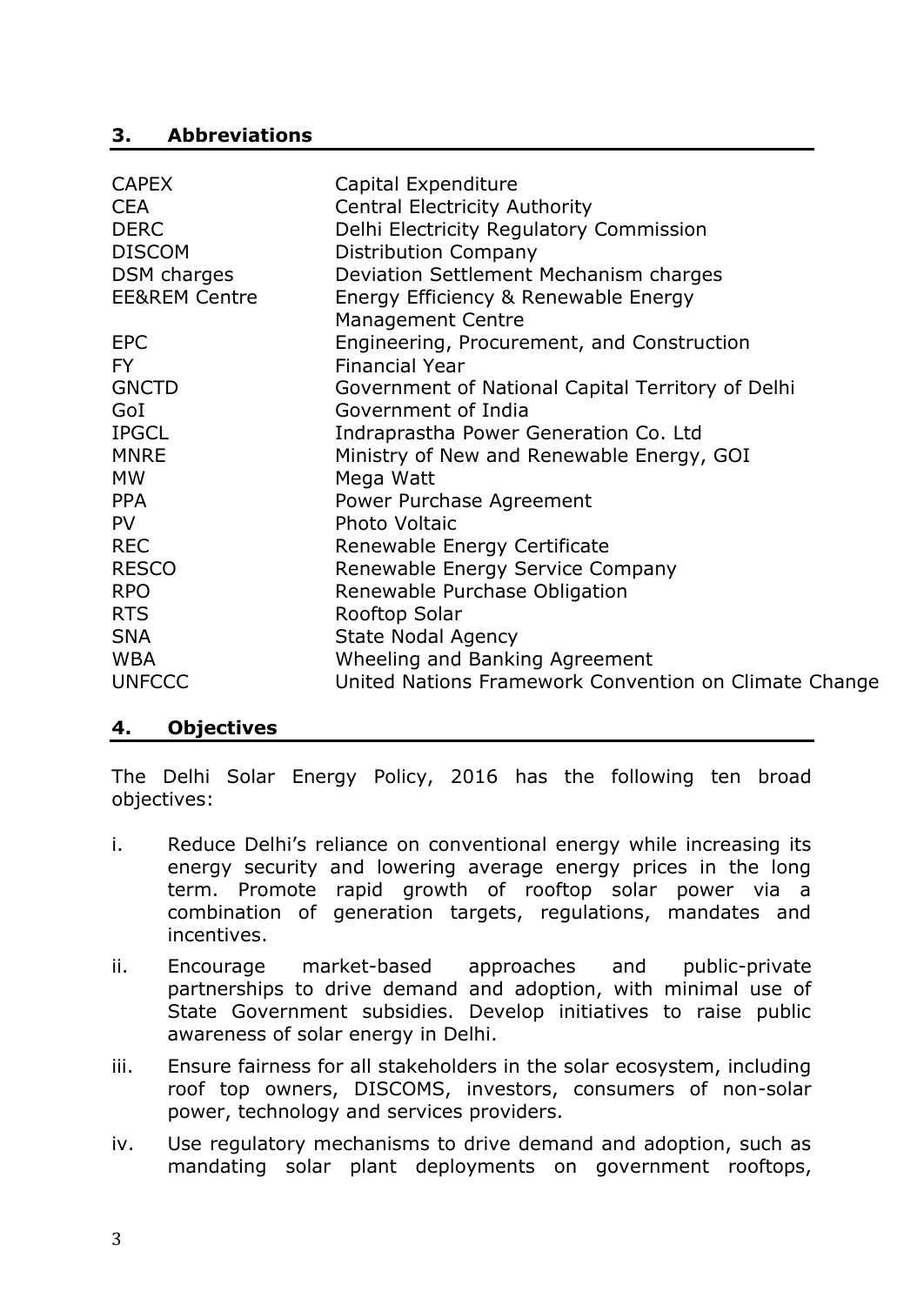requiring in-state solar RPO targets for DISCOMS, modifying building bylaws to facilitate solar plant deployment, specifying responsibilities for the inspection/certification of solar plants, aggregating demand for solar projects, and more.

- v. Promote net metering / gross metering and grid connectivity for all solar plants by simplifying and streamlining processes and methods.
- vi. Generate employment in the solar energy sector through skill development especially for youth. Establish core technical competence of professionals in the NCT of Delhi to initiate and sustain effective management of solar projects and infrastructure.
- vii. Provide Generation-Based Incentives for the domestic segment where solar power costs are yet to achieve parity for most users, as well as tax exemptions and waivers for all consumers.
- viii. Promote a robust investment climate that enables multiple financial models, from self-owned (CAPEX) to third-party owned (RESCO) models. Also facilitate access to loans at preferential interest rates through various schemes that may be introduced from time to time, whether through public or private channels.
- ix. Establish policy implementation, monitoring and compliance framework to make sure that efficient execution and periodic review of the policy takes place.
- x. Develop solar energy as part of an overall strategy of providing affordable, reliable, 24X7 Power to all citizens, incorporating demand side management, energy conservation, energy efficiency initiatives, quality assurance and longevity of projects, distributed renewable energy generation, and smart grid development.

## **5. Legislative framework for Policy**

- 1. The **[Electricity Act, 2003](http://www.cercind.gov.in/08022007/Act-with-amendment.pdf)** mandates that the Electricity Regulatory Commissions and the Governments take necessary steps to promote Renewable Energy. The preamble to the Electricity Act, 2003 recognizes the significance and importance of promotion of efficient and environmentally benign policies.
- 2. Section 61(h) of the Electricity Act, 2003 provides that while specifying the terms and conditions of determination of tariff, Regulatory Commission shall be guided, inter alia, by the promotion of cogeneration and generation of electricity from renewable sources of energy.
- 3. The National Electricity Policy (NEP) & Tariff Policy notified by the Central Government under the provisions of section 3(1) of the Act has also addressed the issues of untapped potential of energy from non-conventional and renewable energy sources.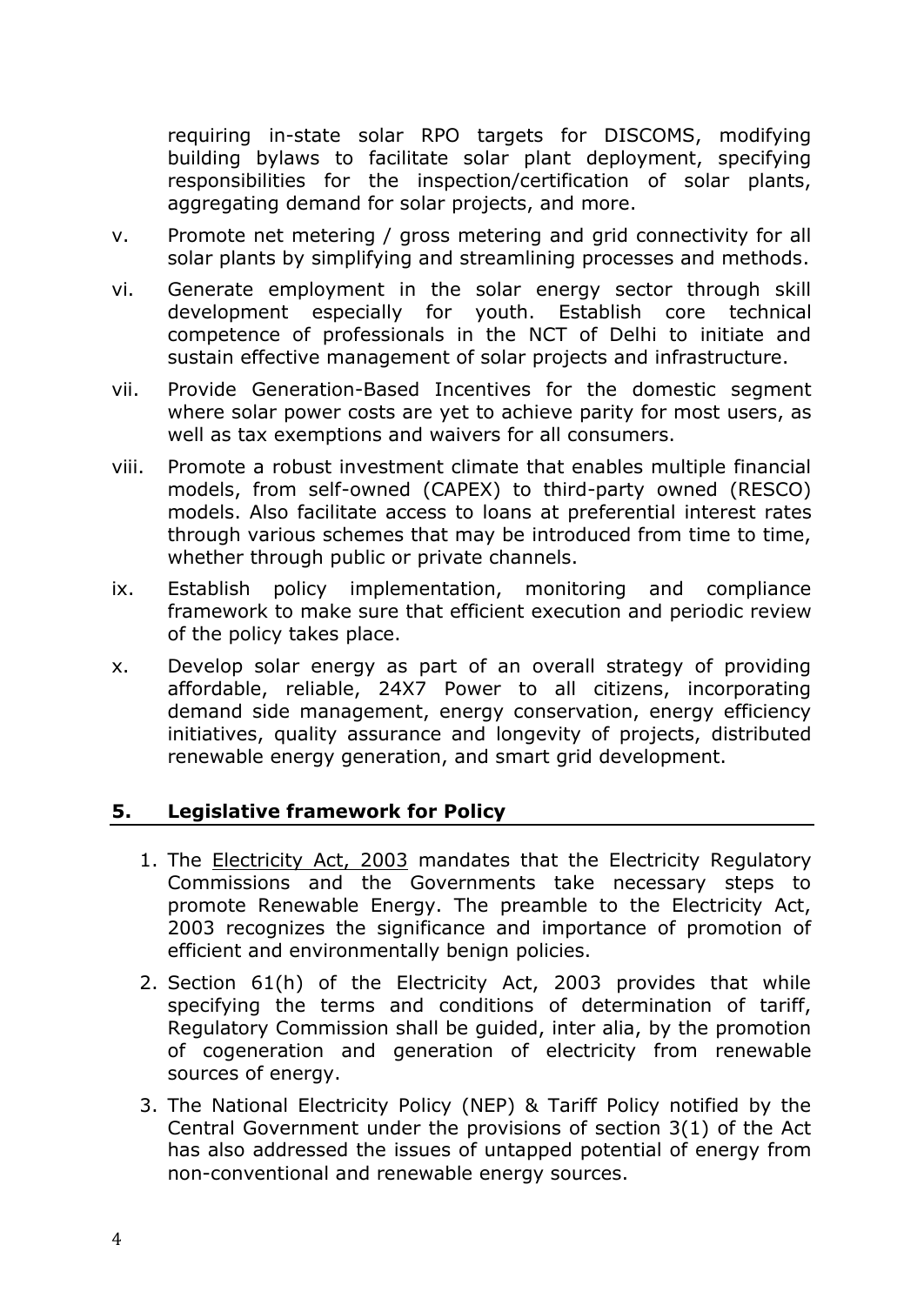- 4. Section 86(1)(e) of the Act specifies that one of the functions of the State Electricity Regulatory Commissions is to promote cogeneration and generation of electricity from renewable sources of energy by providing suitable measures for connectivity with grid and to promote sale of such power to any person. The Regulatory Commission is also required to stipulate that a certain percentage of the total consumption of electricity in the area of a DISCOM shall be obtained from renewable energy source (Renewable Purchase Obligation, or RPO).
- 5. To help achieve the solar capacity targets outlined in Section 9 of this Policy, the Delhi Electricity Regulatory Commission (DERC) shall determine annual Solar Renewable Purchase Obligation (RPO) targets for the DISCOMS, separate from the non-Solar RPO targets. The DISCOMS shall give priority and preference to sourcing at least 75% of their RPO targets within the state of Delhi. All solar energy generated at a net metered connection site in a DISCOM's territory shall count towards that DISCOM's RPO target.
- 6. In case a DISCOM fails to comply with the above RPO mandates, penalties specified by DERC for such non-compliance shall be strictly enforced.
- 7. DERC under Section 86(1)(e) of the Electricity Act 2003 has also notified *"[Net Metering Regulations and Guidelines, 2014](http://mnre.gov.in/file-manager/UserFiles/Grid-Connected-Solar-Rooftop-policy/DERC_Renewable_Energy_Net_Metering_Regulations_2014.pdf)"* for enabling Delhi consumers to generate Solar Energy and to connect the system with DISCOM's Distribution Grid for exporting surplus energy from renewable sources.
- 8. DERC has also notified the "DERC(Terms and Conditions for Determination of Tariff for Procurement of Power for Grid-Connected Solar Photo Voltaic Project) Regulation, 2013" for determination of tariff for Grid Connected Solar PV projects of capacity equal to or more than 25KWp.

## **6. Operative Period**

The Policy shall come into effect on the date of its notification and shall remain valid for the next five years ("Operative Period"), unless superseded or modified by another Policy. The Government will monitor this Policy every year to evaluate the actual results against Policy objectives and capacity addition targets.

#### **7. Eligible Entities**

This policy applies to all electricity consumers under all electricity tariff in Delhi and to all entities that setup and operate power plants in Delhi.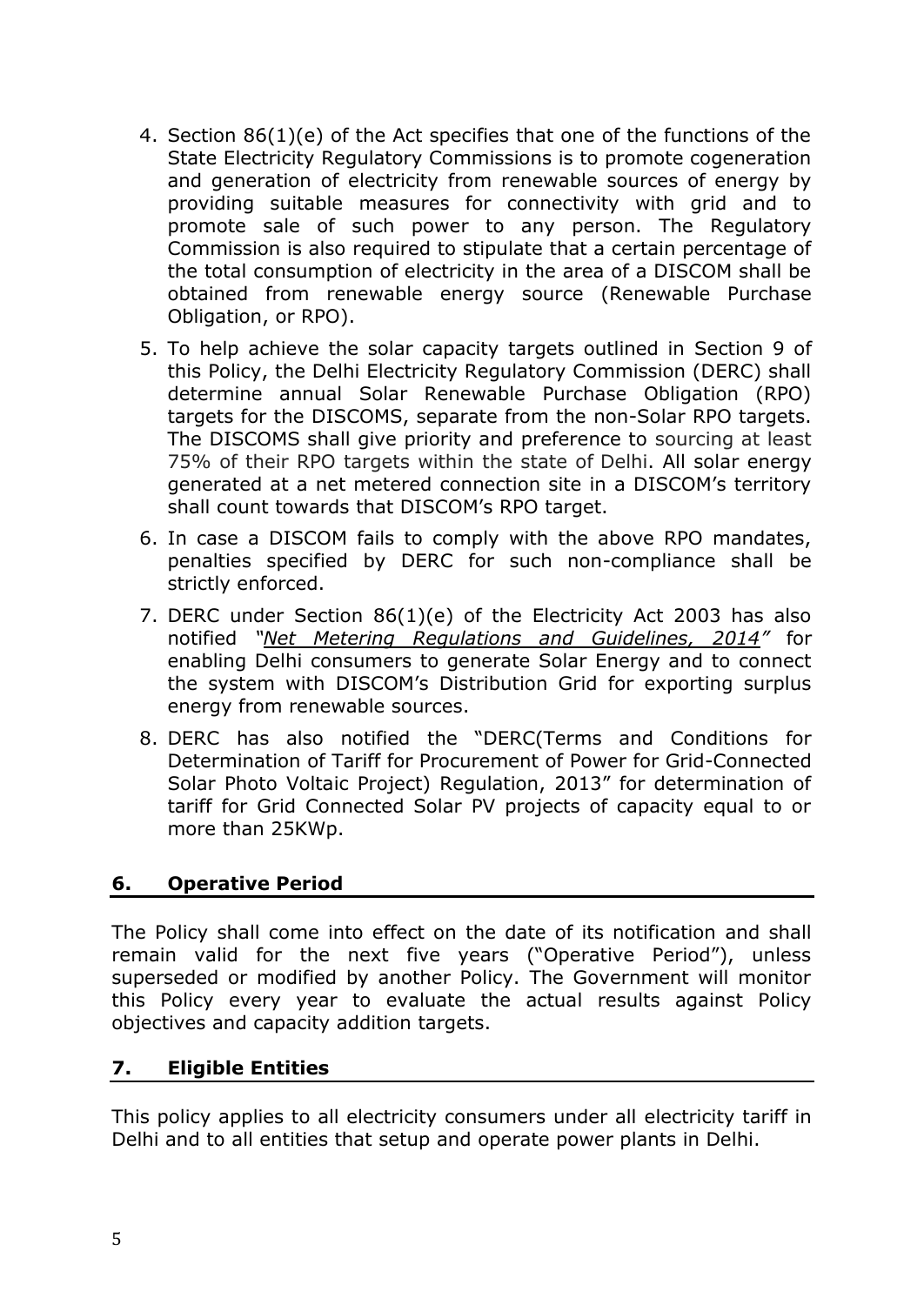## **8. State Nodal Agency**

Energy Efficiency and Renewable Energy Management Centre (EE&REM) is a sub-division of the Department of Power, GNCTD, which shall act as the State Nodal Agency (SNA) for the purposes mentioned in this Policy and shall be responsible for the effective implementation of this Policy in consultation with the State Government, eligible consumers, the Central Government, other States and other stakeholders.

## **9. Target Capacity**

By August 2015, Delhi had 7 MW of installed rooftop solar capacity. To achieve its solar power generation targets, this Policy mandates solar installations—to be completed within 5 years—on all government-owned rooftops. Since pricing parity hasn't been achieved as yet in the domestic segment, except at the high end, solar adoption will be encouraged via a limited time generation-based incentive (see details in Section 12).

This Policy has set aggressive, yet achievable, targets over the next ten years, outlined below which shall be reviewed periodically. The State shall strive to achieve the objectives of the Policy and aim at implementing minimum targets, elaborated below, within the Operative Period.

| <b>Fiscal</b><br>Year | <b>New Solar</b><br>Energy<br>(MW) | Cumulative<br>Solar<br>Energy<br>(MW) | Annual<br>Growth<br>(%) | Percentage<br>of peak grid<br>$load*1$ | Percentage of<br>total<br>electricity<br>consumption*2 |
|-----------------------|------------------------------------|---------------------------------------|-------------------------|----------------------------------------|--------------------------------------------------------|
| <b>FY 16</b>          | 30                                 | 35                                    | 700%                    | $1\%$                                  | 0.15%                                                  |
| <b>FY 17</b>          | 84                                 | 119                                   | 240%                    | 2%                                     | 0.56%                                                  |
| <b>FY 18</b>          | 193                                | 312                                   | 162%                    | 5%                                     | 1.43%                                                  |
| <b>FY 19</b>          | 294                                | 606                                   | 94%                     | 9%                                     | 2.66%                                                  |
| <b>FY 20</b>          | 385                                | 991                                   | 63%                     | 14%                                    | 4.16%                                                  |
| <b>FY 21</b>          | 285                                | 1275                                  | 29%                     | 17%                                    | 5.10%                                                  |
| <b>FY 22</b>          | 228                                | 1503                                  | 18%                     | 19%                                    | 5.73%                                                  |
| <b>FY 23</b>          | 187                                | 1690                                  | 12%                     | 20%                                    | 6.14%                                                  |
| <b>FY 24</b>          | 161                                | 1850                                  | 10%                     | 21%                                    | 6.40%                                                  |
| <b>FY 25</b>          | 145                                | 1995                                  | 8%                      | 21%                                    | 6.57%                                                  |

\*1 Based on 6 GW peak load in 2015 and a growth assumption of 5% per annum.

\*2 Based on actual energy units consumed in Delhi (27,266 MU) in 2014- 15 and a growth assumption of 5% per annum.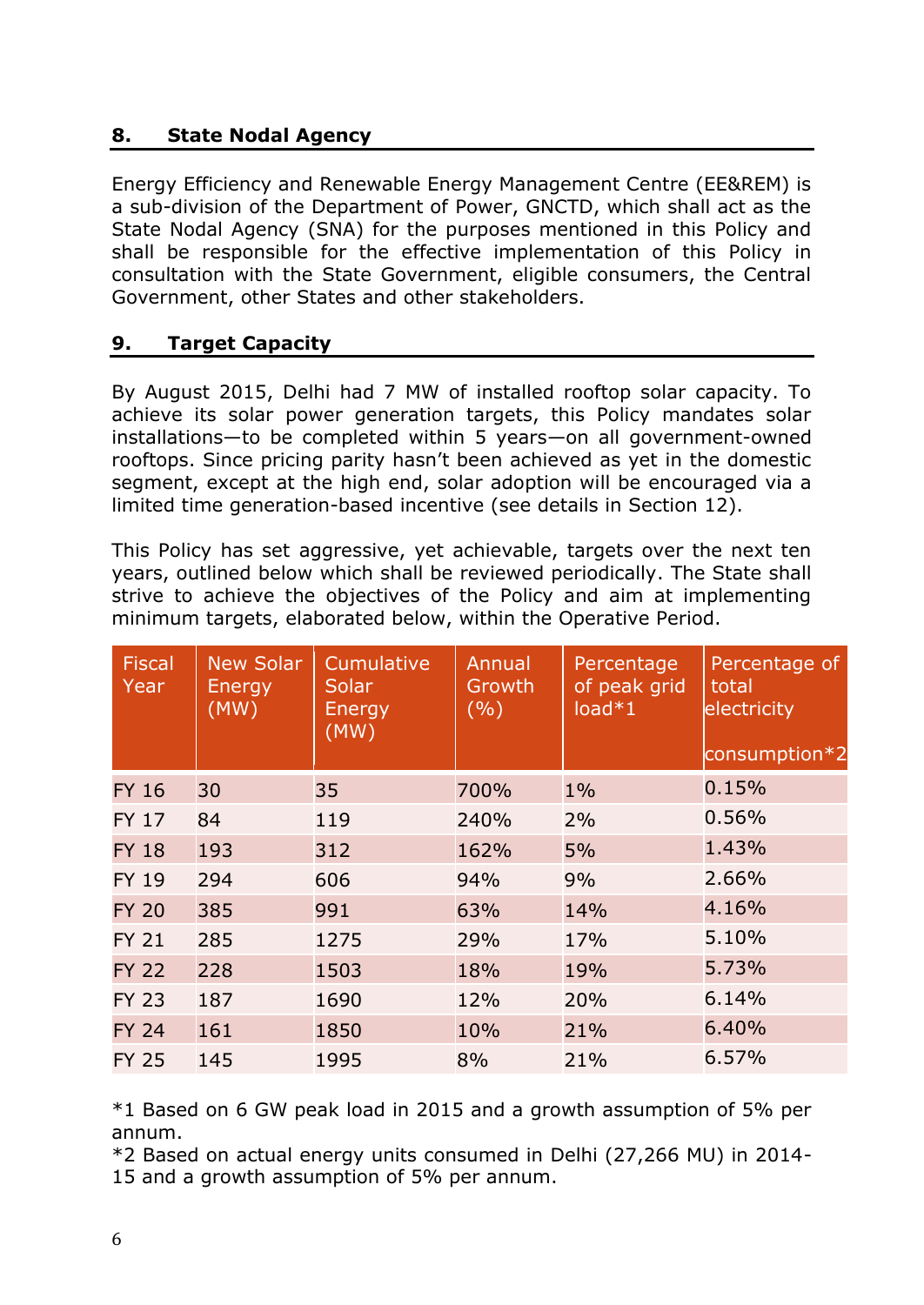# **10. Implementation plan for solar power systems and plants**

GNCTD will promote the installation of solar power plants under all consumers' segments and categories to realize the aforesaid minimum targets.

#### **10.1 Grid connected rooftop solar power plants**

The State shall promote the development of grid-connected solar plants on rooftops for meeting own electricity needs and injecting surplus electricity into the distribution grid. Grid-connectivity must comply with "[Delhi Electricity Regulatory Commission \(Net Metering for Renewable](http://mnre.gov.in/file-manager/UserFiles/Grid-Connected-Solar-Rooftop-policy/DERC_Renewable_Energy_Net_Metering_Regulations_2014.pdf)  [Energy\) Regulations, 2014](http://mnre.gov.in/file-manager/UserFiles/Grid-Connected-Solar-Rooftop-policy/DERC_Renewable_Energy_Net_Metering_Regulations_2014.pdf)" and DERC's "[Terms and Conditions for](http://www.derc.gov.in/Main%20Page%20Matter/Draft%20Regulation%20on%20Solar%20PV%20Power%20Projects/Solar%20Regulation.pdf)  [Determination of Tariff for Procurement of Power for Grid-connected Solar](http://www.derc.gov.in/Main%20Page%20Matter/Draft%20Regulation%20on%20Solar%20PV%20Power%20Projects/Solar%20Regulation.pdf)  [Photovoltaic Power Projects](http://www.derc.gov.in/Main%20Page%20Matter/Draft%20Regulation%20on%20Solar%20PV%20Power%20Projects/Solar%20Regulation.pdf)", 2013.

#### **Group Net Metering**

To encourage solar plants on rooftops of buildings that cannot consume all of the energy generated locally, DISCOMS shall facilitate *Group Net Metering*, whereby surplus energy exported to the grid from a solar plant at the location of the solar plant can be adjusted in any other (one or more) electricity service connection(s) of the consumer within the NCT of Delhi, provided these connections are in the same DISCOM territory. The purpose of this provision is to help maximize the utilization of rooftop space for solar energy generation for consumers with multiple buildings and service connections.

The State Government shall work with DERC to develop group net metering framework, pending finalization of the framework, consumers of all categories who wish to avail Group Net Metering facility shall make a written request to DERC, which shall review the requests in a timely manner and grant approval on a case-by-case basis. Within 30 days of notification of this policy, DERC shall make available on its website a simple document form to handle such written requests.

The State Government shall work with DERC to develop Group Net Metering framework for government buildings no later than 1 April 2016 and for other consumer categories no later than 1-April-2017. DERC, the state power department and SNA will form a joint committee to achieve this policy objective.

#### **Virtual Net Metering**

To give access to the Solar Net Metering facility for consumers who do not have a suitable roof for installing a solar system (e.g. residential consumers who live in apartments, consumers with shaded rooftops) there will be the facility of *Virtual Net Metering*. In *Virtual Net Metering*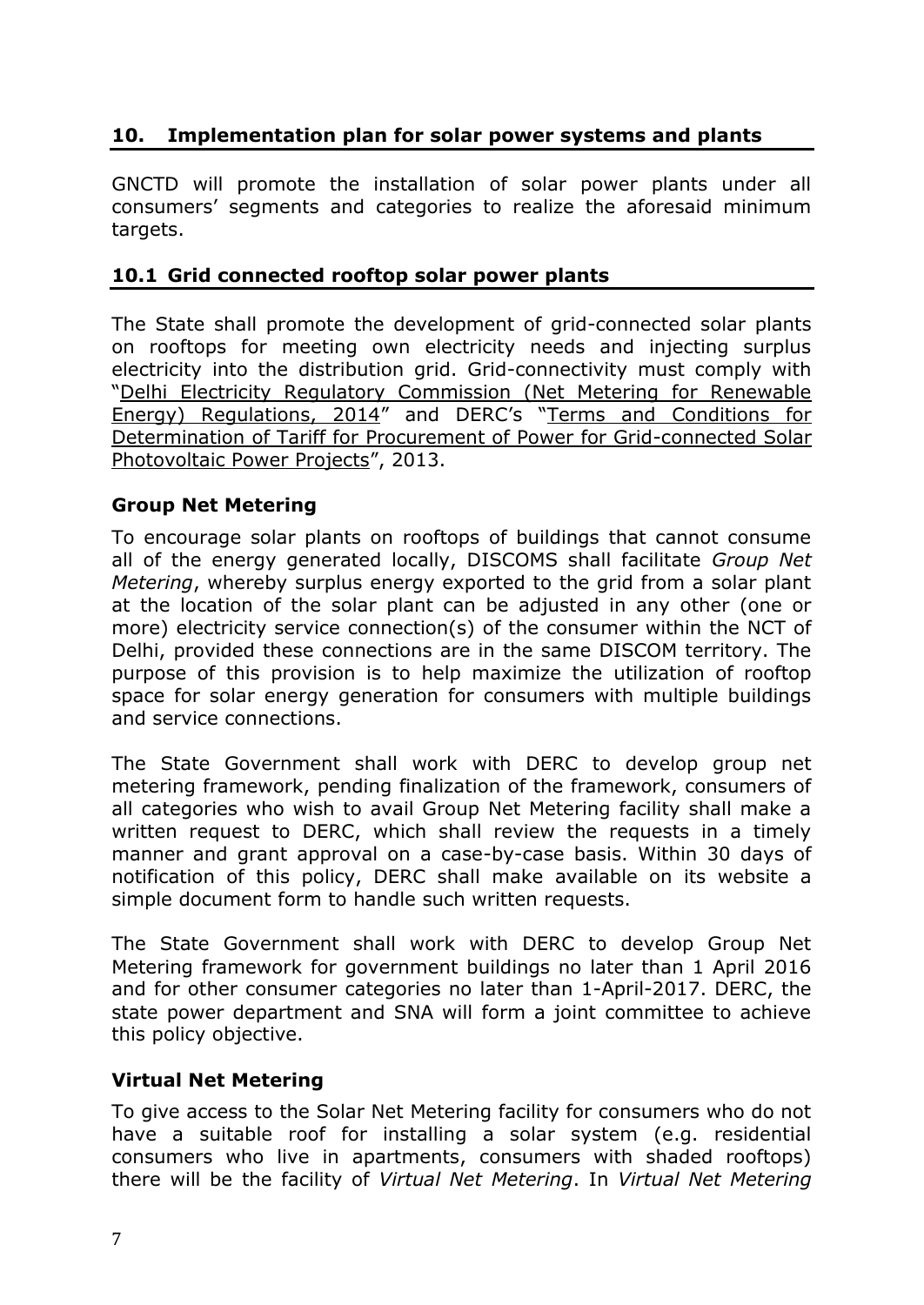consumers can be beneficial owners of a part of a collectively owned solar system. All energy produced by a collectively owned solar system will be fed into the grid through an energy meter and the exported energy as recorded by that meter will be pro-rata credited in the electricity bill of each participating consumer on the basis of beneficial ownership.

Collective ownership of solar plants may be established through housing societies, RWAs, trusts or section 25 Companies or any other legal entity that safeguards the interests of participating consumers, including rights which are at par with the rights enjoyed by consumers who have solar net metering with a solar system installed on their own roof.

The State Government shall work with DERC to develop Virtual Net Metering framework for all consumers not later than 1-April-2017. DERC, the state power department and SNA will form a joint committee to achieve this policy objective.

#### **10.2 Solar power plants under schemes announced by Govt. of India**

The State shall assist solar project developers participating in schemes announced by MNRE or its identified agencies to promote solar plants. The SNA shall arrange and submit to MNRE or its identified agencies the recommendations necessary to finalize such schemes in consultations with all stakeholders, including DISCOMS, in a timely manner. DERC may also announce a suitable framework for the implementation of such schemes, as required, in a timely manner.

#### **10.3 Solar power plants under Renewable Energy Certificate mechanism**

The State shall promote the development of solar power plants under the Renewable Energy Certificate (REC) mechanism specified by the Central Electricity Regulatory Commission (CERC). The SNA shall extend its support for the accreditation of the solar power plant and for recommending its registration with the Central Agency in a timely manner. In carrying out this role, the SNA shall be guided by any directions given to it by DERC for the implementation of the framework from time to time.

## **11. Promotional policy for grid connected rooftop solar system**

The State shall encourage implementation of grid connected solar plants as outlined below. All grid connected solar plants shall comply with applicable CEA (Grid Standards) Regulations, 2013 and other applicable rules, regulations, and guidelines as amended from time to time.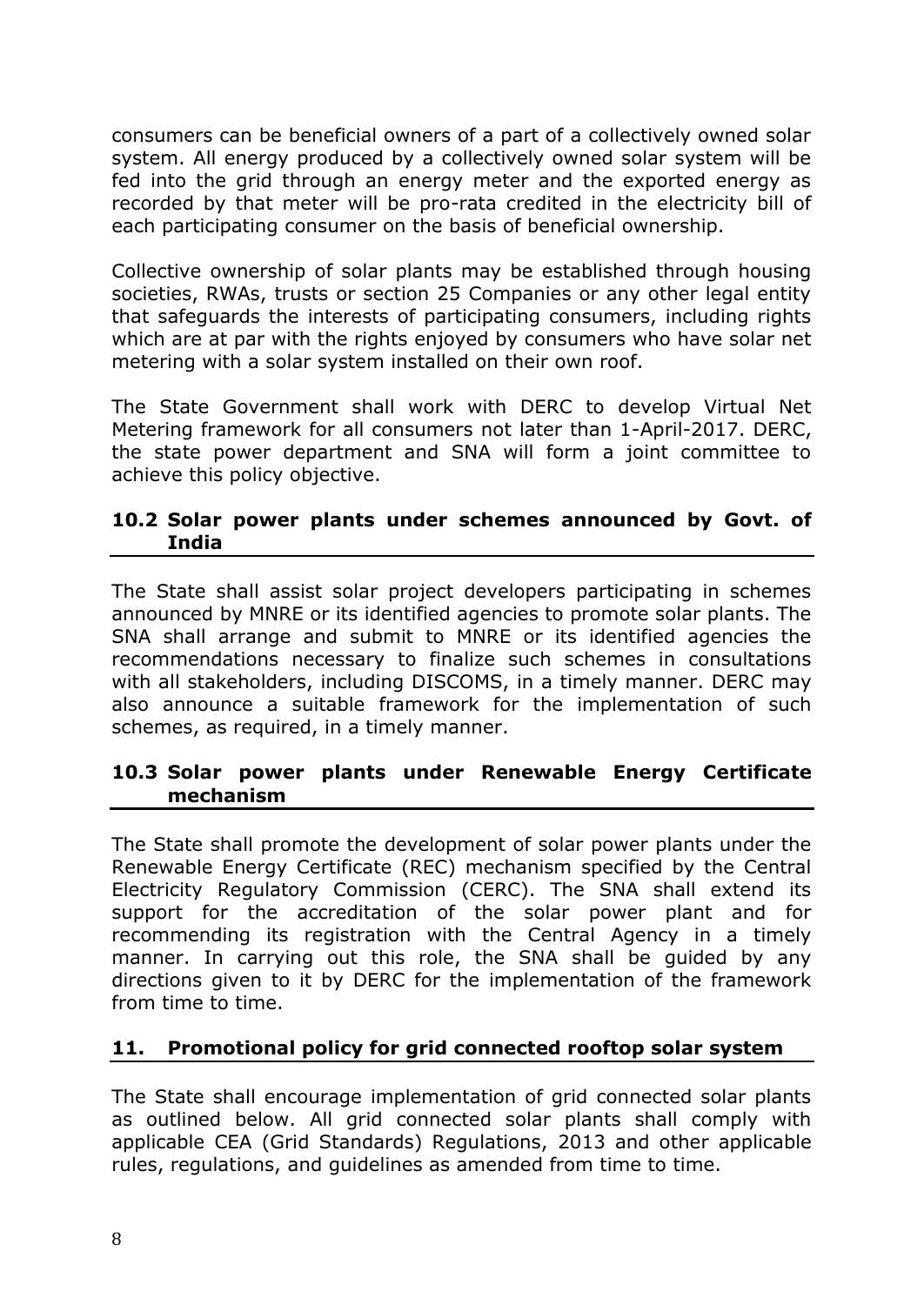## **11.1 Government / Public Institutions**

The State mandates the deployment of solar plants with net metering on all existing, upcoming, or proposed buildings of government organizations, government owned or aided hospitals, schools and other educational/technical/research institutes, hostels and training institutes such as Industrial Training Institutes (ITI), Fire Stations, Prisons, Delhi Jal Board, Hospitals/Dispensaries and Delhi Development Authority building rooftops, stadiums, bridges, public toilets, bus depots and bus stops, railway stations, sheds, parking lots, and other Central and State Government buildings. The State shall also explore the feasibility of floating solar power plants on top of some of the perennial water bodies, canal-top and canal-bank in Delhi as well as on the rooftop of moving buses and e-Rickshaws.

It will be mandatory for all such government buildings with rooftop area of 500  $m^2$  or above to install a solar PV plant as far as possible with a minimum capacity (kWp) computed as follows: *Capacity in kWp = (Total shadow free rooftop area x 75%) / 12*. Area provisions may be calculated on roof top @ 12 sq meters per 1 Kwp, as suggested by Ministry of Urban Development referring the Ministry of New and Renewable Energy. The SNA shall be authorized to survey and finalize the capacity of the solar system to be installed on a government rooftop. Further Govt. agency maintaining the building in addition to State Nodal Agency (SNA) shall also be authorized to survey and finalize the capacity of the solar system to be installed on govt. building rooftop, the decision of the govt. agency maintaining the building shall be final.

Deployment of solar plants on all State Government properties shall be carried out at a steady pace and in a phased manner, and shall be completed within the Operative Period of this Policy. The SNA shall be authorized to nominate buildings for solar projects and determine the implementation timeframe. Government departments that fail to comply shall be required to submit a written explanation from the department's head to the office of the Chief Minister.

The department, whose rooftop size is less than 500 sq meters, shall also endeavour to install solar PV plants as far as possible.

The State Government shall also promote deployment of solar plants with Net Metering on the rooftops of Central Government Organizations and other public bodies through suitable advisory and consultative means to facilitate the solar energy targets of Delhi.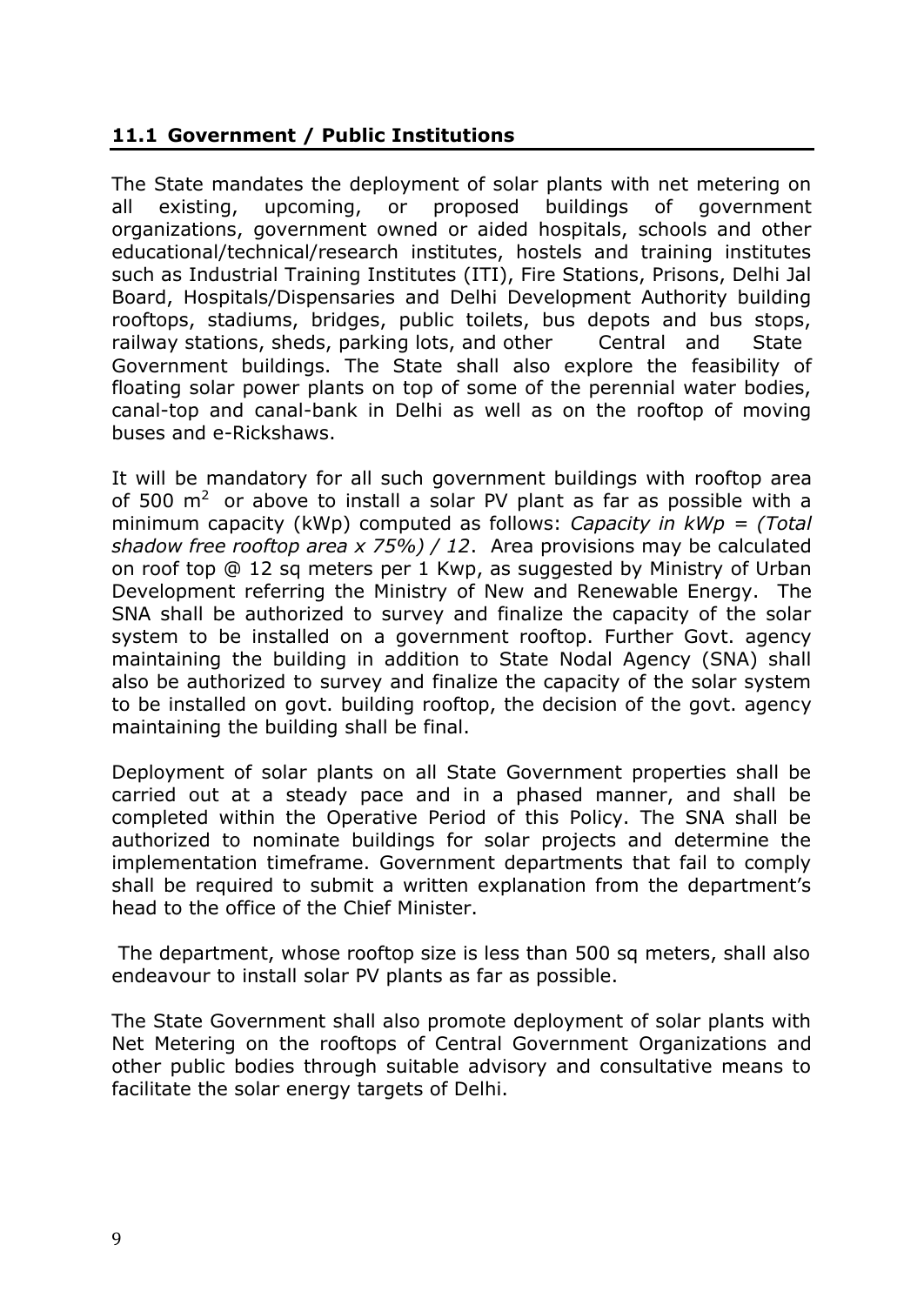# **11.2 Commercial and Industrial Establishments**

The State shall encourage the deployment of solar plants with Net Metering on all Commercial and Industrial buildings with available rooftop areas. These include but aren't limited to schools, hospitals, nursing homes, malls, hotels, offices, banquet halls, clubs, restaurants, industries, warehouses, companies, parking lots, and commercial or tourism complexes.

## **11.3 Residential Consumers**

The State shall encourage the installation of solar plants with Net Metering on all residential buildings, colonies, townships, housing societies, private bungalows, farm houses, etc. All urban development and housing agencies (private and public, including DDA and PWD), the Municipal Corporations of Delhi, banks and RWAs shall facilitate the deployment of solar project installations.

## **12. Generation Based Incentives (GBI)**

The State shall offer a limited-time GBI for existing and future Net Metered connections in the domestic/residential segment only.

This GBI will reduce payback time and increase adoption. A GBI of INR 2.00 per unit (kWh) of gross solar energy generated is being offered for 3 years only, starting from the date of taking effect of the Policy. Towards the end of this period, the State shall consider extending the GBI for an additional two years depending on the economics of solar energy, grid tariffs, and solar energy adoption rates in the domestic segment.

GBI will be paid on a first-come-first-served basis until the funds earmarked for GBI run out. The minimum eligibility criteria for GBI will be 1,100 solar energy units (kWh) generated per annum per kWp. For solar plants that generate less than 1,100 units (kWh) per kWp a year, the GBI facility will not apply. The annual solar energy generation that is eligible for GBI shall be capped at 1,500 kWh per kWp, irrespective of the readings of the solar generation meter.

The funds for the disbursement of GBI shall come from a Green Fund established by the State of Delhi for promoting solar energy. The SNA will be responsible for managing this Green Fund. The Green Fund shall utilize the funds already accrued in the Air Ambience Fund raised through a cess on diesel by the Department of Environment, GNCTD, to promote clean technologies.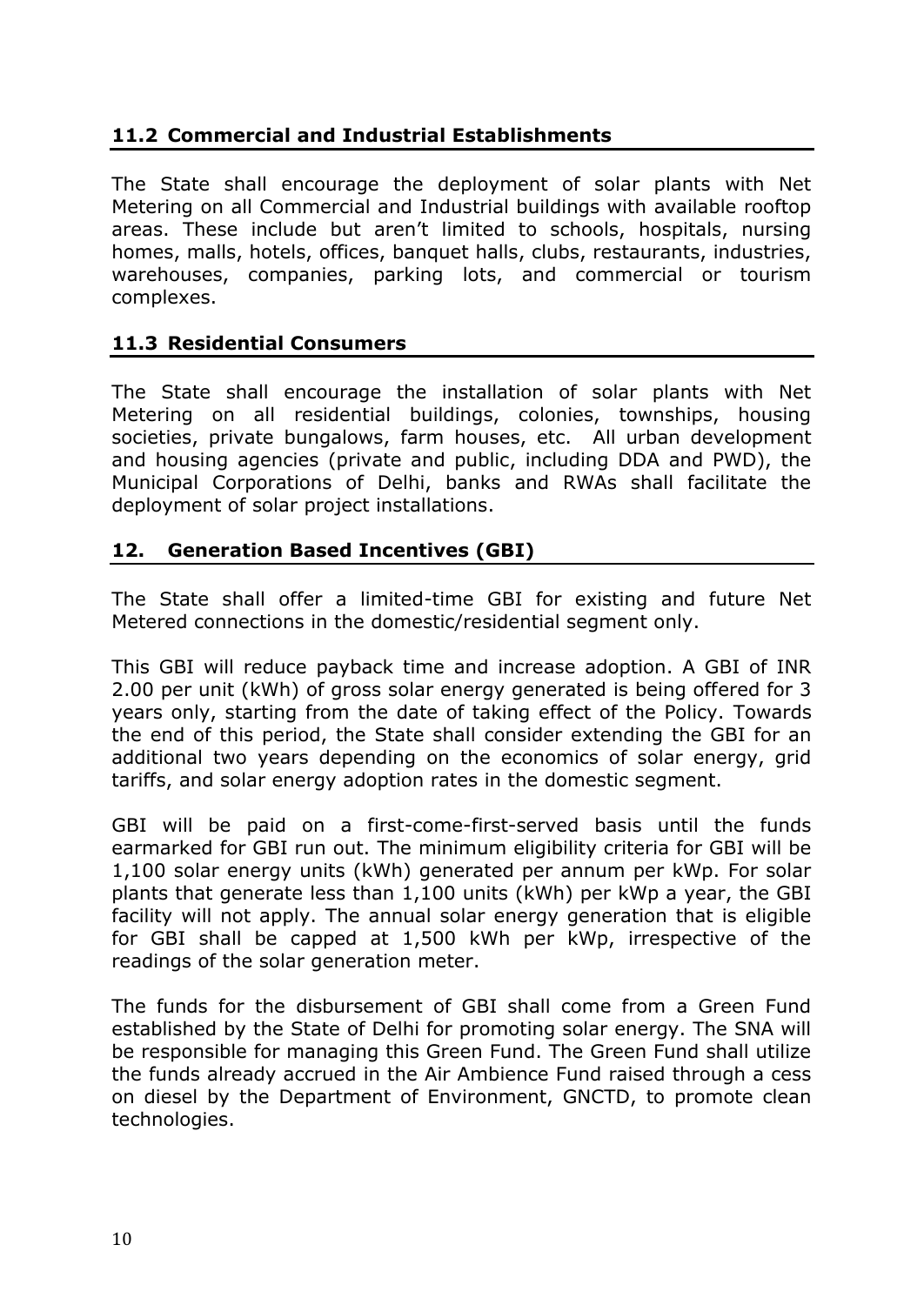Consumers who wish to avail of the GBI facility shall install a solar energy generation meter as provided for in article 18 of this Policy. The GBI will be based on solar meter readings taken by the DISCOM, and DISCOMS will adjust the amount of GBI against electricity bills of the eligible consumer as is being done in case of transfer of electricity subsidy. DISCOMS will claim the amount (along with proof of payment to consumers) from SNA annually and SNA will disburse the amount to DISCOMS.

# **13. Other exemptions, benefits, and incentives**

The exemptions, benefits, and incentives below shall be available to solar plants implemented by the eligible entities, as applicable, during the Operative Period of the Policy.

# **13.1 Exemption from the payment of Electricity Tax and Cess**

In order to promote clean and green energy and reduce the pollution burden on the capital, all Municipal Corporations of Delhi shall work towards and notify the exemption of Electricity Tax (currently 5%) for solar energy units generated, whether for self-consumption or supplied to the grid. In other words, Electricity Tax will be applicable only on Net Consumption Charges billed by the DISCOM at the applicable rate.

# **13.2 Exemption on Open Access Charges**

The state government in consultation with DERC shall *prepare a suitable framework for Open Access for solar electricity generated or consume*d within the state. Such framework will be finalized and approved no later than 1 July, 2016. DERC, the State Power Department and SNA will form a joint committee to achieve this policy objective.

## **13.3 Exemption on conversion charges**

Residential consumers opting to implement solar plants to sell power to the grid shall be exempted from the conversion charges requirement of house tax to commercial tax.

# **13.4 Exemption on wheeling, banking, and transmission charges**

The state government in consultation with DERC shall prepare a suitable framework for exemption on wheeling, banking and transmission charges for solar electricity generated or consumed within the state. Such framework will be finalized and approved no later than 1-April-2017. DERC, the State Power Department and SNA will form a joint committee to achieve this policy objective.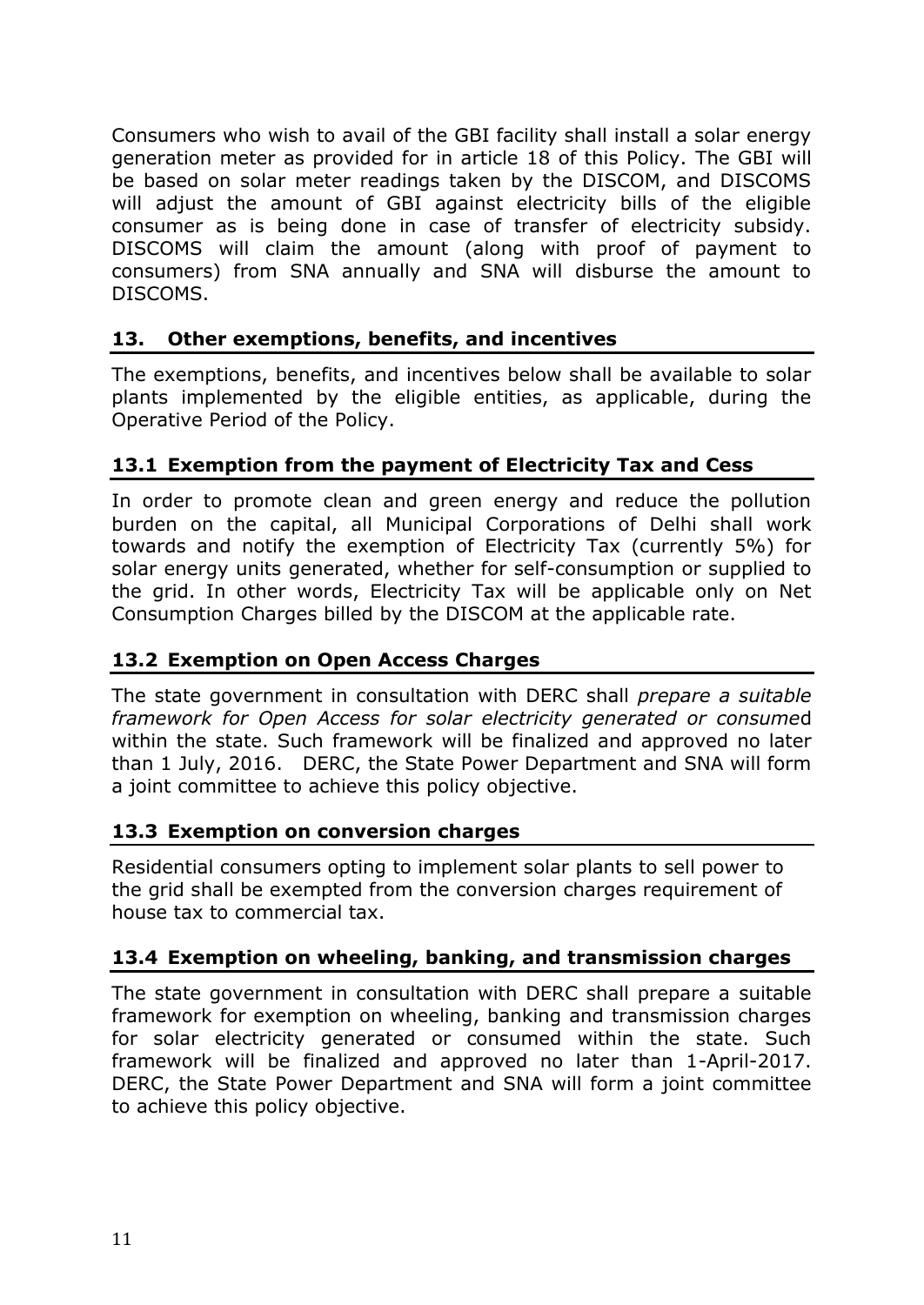# **13.5 "Must Run" status**

All solar power systems shall be treated as 'Must Run' power plants and shall not be subjected to Merit Order Rating (MOR) / Merit Order Dispatch (MOD) principles.

# **13.6 Cross subsidy charges**

The State Government in consultation with DERC shall prepare a suitable framework for cross subsidy charges for solar electricity generated or consumed within the state. Such framework will be finalized and approved no later than 1-April-2017. DERC, the State Power Department and SNA will form a joint committee to achieve this policy objective.

#### **13.7 Benefits under CDM (Clean Development Mechanism) or under UNFCCC**

All risks, costs, and efforts associated with the availing of carbon credits shall be borne by the solar energy generating entity. Further, the generating entity shall retain the entire proceeds of carbon credit, if any, from an approved CDM project or any other mechanism under UNFCCC.

## **13.8 Building bylaws amendment for rooftop solar installations**

- a) The height of the module structure carrying solar panels shall not be counted towards the total height of the building as permitted by building bylaws, except near airports where building regulations issued by the Airports Authority of India take precedence.
- b) No approval will be required from concerned Municipal Corporation or other Urban Development Bodies like the DDA for putting up solar plants including any additional system for monitoring the performance of solar plant in existing or new buildings.
- c) The support structure on which rooftop solar panels are installed shall be a temporary structure built in accordance with local building codes.

# **14. Role of the State Nodal Agency (EE&REM)**

The State Nodal Agency (SNA) shall facilitate the Eligible Entities in implementing the solar plant to provide single-window services to all Eligible Entities and undertake following activities:

#### **i. Announcement of solar policy, amendments, and related schemes**

The SNA shall take the lead in launching this Solar Energy Policy to the public through the use of media, PR, billboards, advertisements, websites,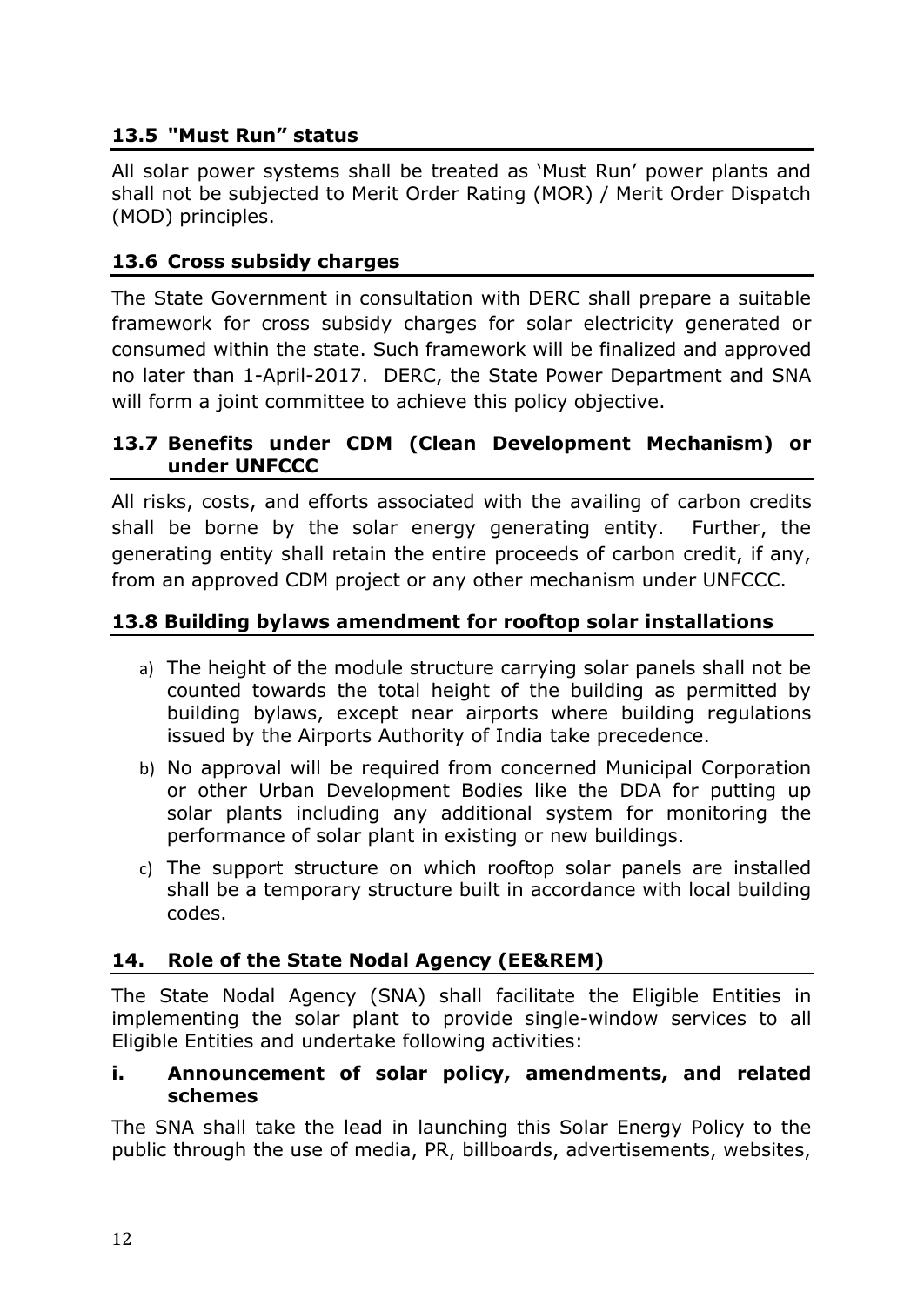and more. It will also communicate amendments to the Policy to major stakeholders via its website and/or other means.

# **ii. Allotment of the solar power capacities**

The SNA shall, from time to time, undertake the process for allotment of solar power capacities on a first-come-first-served basis under various schemes of State and Central Government and its identified agencies in a transparent manner to the DISCOMS and other project developers.

## **iii. Facilitation in development of solar projects**

The SNA shall assist solar project developers in obtaining all necessary clearances and approvals from different Government Departments. \

#### **iv. Support in establishing protocols/procedures for easy adoption of solar power**

The SNA shall also support the DISCOMS in developing the protocols and procedures for easy adoption of solar plants by consumers. The DISCOMS shall be responsible for managing all transactions and accounting processes relating to net metering, group net metering and virtual net metering.

## **v. Maintain a website for consumers interested in Rooftop Solar**

The SNA shall develop and maintain a website with educational material and other necessary resources for potential consumers in Delhi. The website shall have information such as an up-to-date list of contacts to get started, current incentive schemes, resources for finding financial loans, solar integrators and service providers, and other information to promote education and awareness among consumers.

#### \ **vi. Identification of Sites for Deployment of Rooftop Solar Power Plants**

The SNA shall assist project developers in identifying the technically feasible sites/roofs under jurisdiction of the State Government for deployment of solar plants. The SNA shall also encourage deployment of solar plants on sites under the jurisdiction of private institutions/buildings that are not mandated as per this Policy.

SNA along with other stake holders shall strive to utilise maximum ground/roof area and install solar PV modules of maximum indigenously available conversion efficiency so as to obtain maximum use of solar power generation.

The SNA will play a key role in the aggregation of potential rooftop projects and provide guidelines to nominated State Agency doing technical and commercial assessment of competitive bids by private entities. The SNA may also appoint an external commercial party to fulfill the role of the aggregator.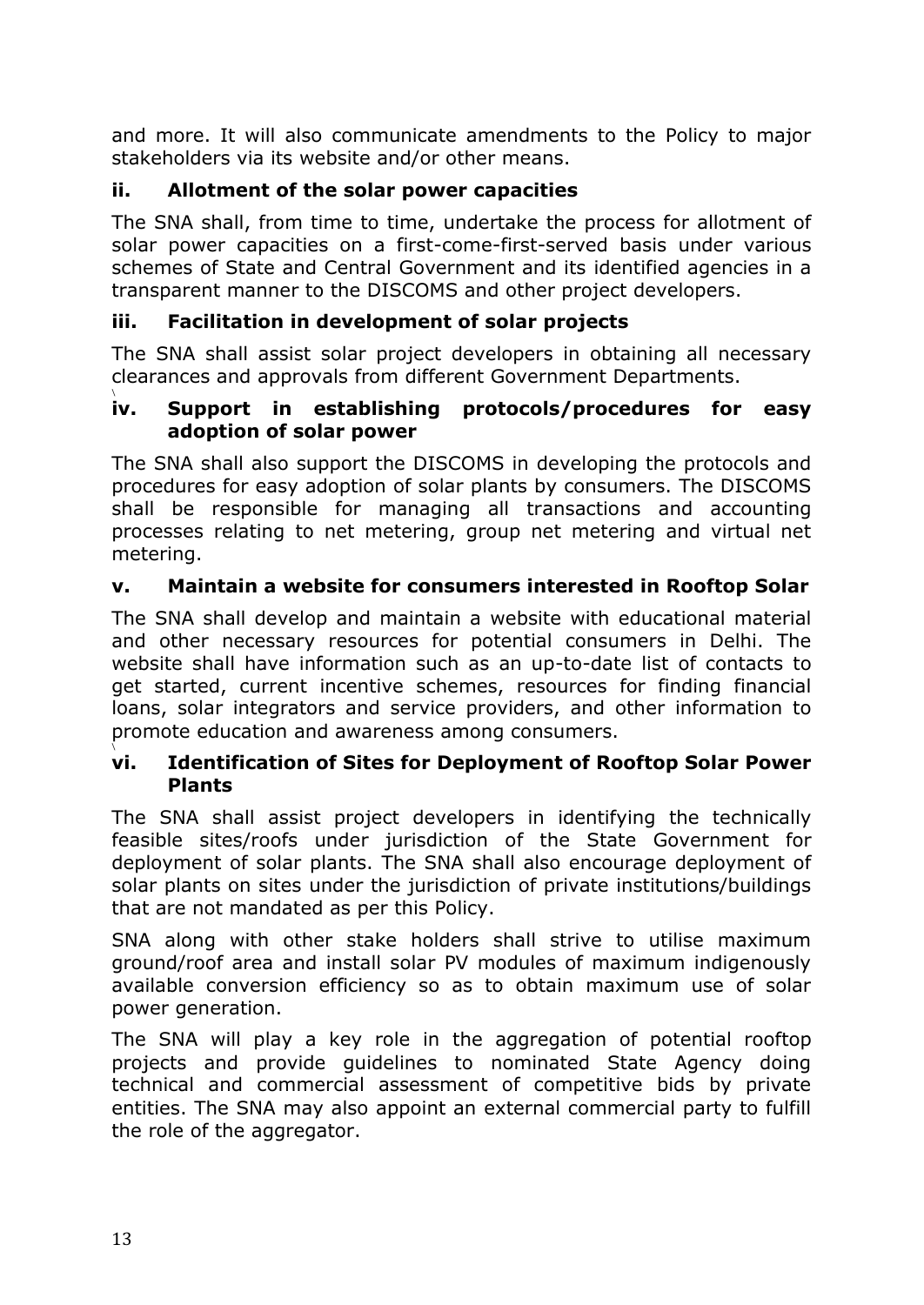# **vii. Management of the Green Fund and Disbursement of the GBI**

The SNA will manage the Green Fund and disburse the GBI as provided for in this Policy.

#### **viii. Support in availing Subsidies**

The SNA will pass on any subsidies available through the Central Government (MNRE) or State Government to consumers, integrators, and other solar developers in the State, as applicable.

#### **ix. Capacity Building, Awareness Creation, Green Fund Management**

The SNA in association with Central Agencies shall oversee the creation and utilization of a Solar Green Fund in Delhi, which may utilize the Air Ambience Fund established by the State of Delhi. Solar Green Fund can also include contribution from any other sources. The fund so created shall be utilized for GBI incentive payments, organizing capacity building and training programs, creating public awareness and other activities deemed necessary for the promotion and faster implementation of solar plants in the State. SNA will hold workshops in association with RWAs to increase the solar penetration.

#### **x. Budgetary Support**

To help achieve the targets in this Policy, the SNA, working with DISCOMS and/or other entities, shall undertake assessment of solar potential and project costs for public buildings and submit them to the State Government for budgetary support, as necessary.

## **15. Role of DISCOMS**

- 1. The State Electricity Distribution Licensees (DISCOMS) shall extend their support in installing solar power plants, their connectivity with their grid network, and metering. They shall comply with the regulatory framework specified by the DERC and provisions contained in this Policy.
- 2. In case of third-party PPA signed directly with the consumer (RESCO model), the consumer will be responsible for providing appropriate technical details of the solar installations on the consumer's rooftop to DISCOMS.
- 3. For each billing period, DISCOM shall show separately:
	- a. The quantum of units of electricity exported by the Consumer;
	- b. The quantum of units of electricity imported by the Consumer;
	- c. The quantum of units of electricity generated by the Consumer's solar plant (this will be the basis for the DISCOM's RPO computation and will also facilitate GBI payments to eligible consumers who have opted for GBI);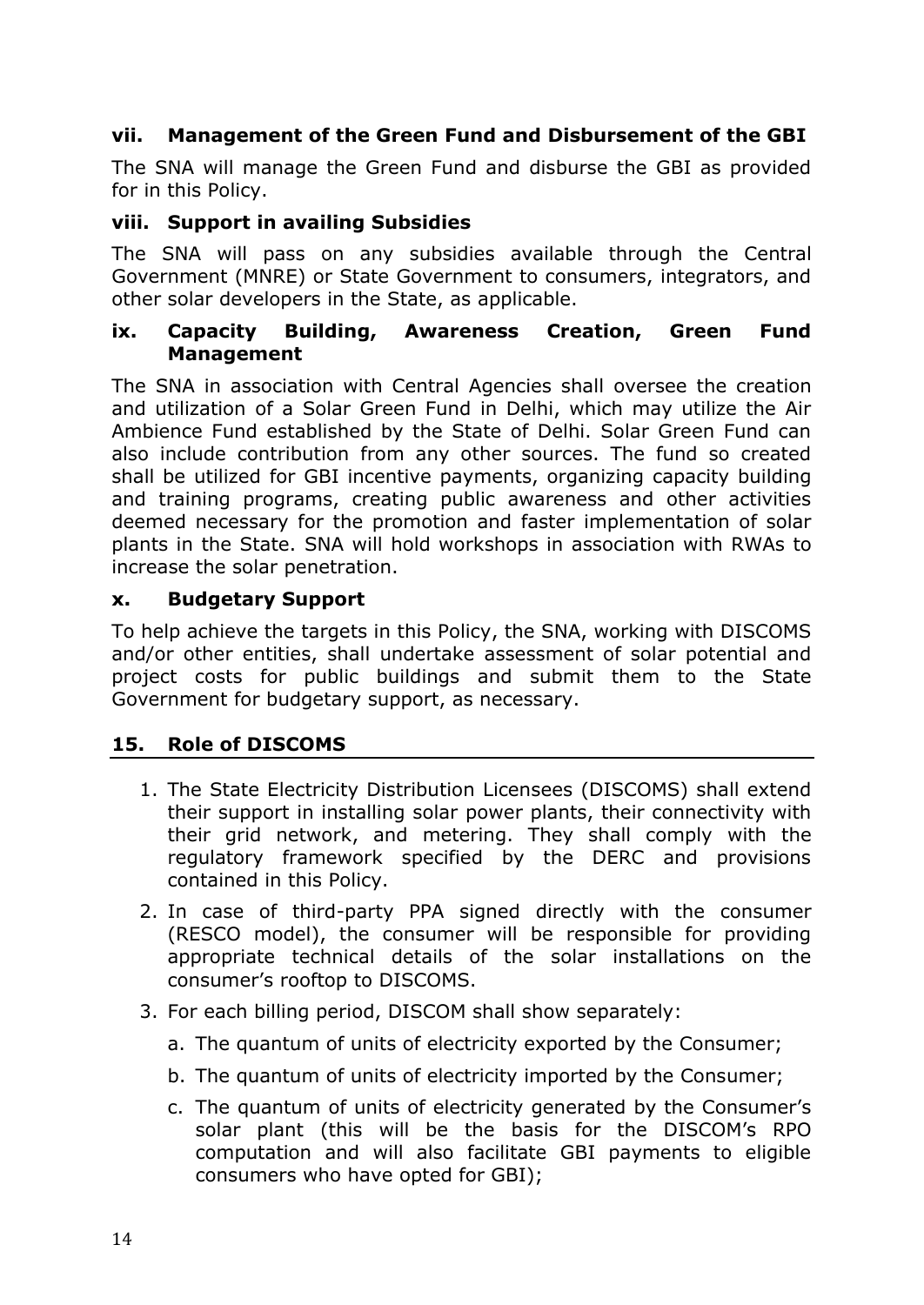- d. The GBI will be based on solar meter readings taken by the DISCOM, and DISCOMS will adjust the amount of GBI against electricity bill of the eligible consumer as is being done in case of transfer of electricity subsidy. DISCOMS will claim (along with proof of payment to consumers) the amount from SNA annually and SNA will disburse the amount to DISCOMS.
- e. The Net units of electricity billed for payment to the Consumer and the Net units of electricity carried over to the next billing period.

The DISCOM shall also make available online all the billing data above for each consumer, along with a sample bill explaining the various billing components above.

- 4. DISCOM will promote online applications for Net Metering. DISCOM will also display online the status of all Net Metering applications received, whether online or offline. DISCOM will maintain a database of Net Metering application requests, approval status, installation and commissioning data, which will be submitted to the SNA on a quarterly basis. DISCOM shall, at the request of the SNA from time to time, also provide to the SNA the load status of distribution transformers on its network. DISCOM should update the status of solar capacity installation with respect to distribution transformers on their website to make the process transparent.
- 5. DISCOM shall replace the consumer's existing service connection meter with a Bidirectional Vector Summation Meter in accordance with the guidelines provided by DERC. In case the existing meter is a static meter, the DISCOM may collect a nominal fee as prescribed by DERC from the consumer to cover the reprogramming cost to make such meters bidirectional. Additionally, starting 1 April 2016, all new service connections in Delhi shall have energy meters programmed for bidirectional energy recording and display and shall be time-of-day metering compliant.
- 6. At the time of commissioning of Net Metering of a solar system, the DISCOM shall verify that when the service connection is disconnected (e.g.by removing the meter cut-out fuses), the solar plant stops feeding power to the consumer side of the service connection meter or cut-out fuse. This is to ensure that the solar grid inverter stops feeding power into the grid during grid outage.
- 7. For distribution network related activities, DISCOM shall be allowed to take necessary measures related to the safety of people and property. The Consumer shall comply with all necessary steps for this purpose as advised by the DISCOM including but not limited to temporary shutdown of the solar plants, if necessary.
- 8. For solar plants with capacity above 200 kWp, inspection by an Electrical Inspector, appointed by the Delhi Government shall be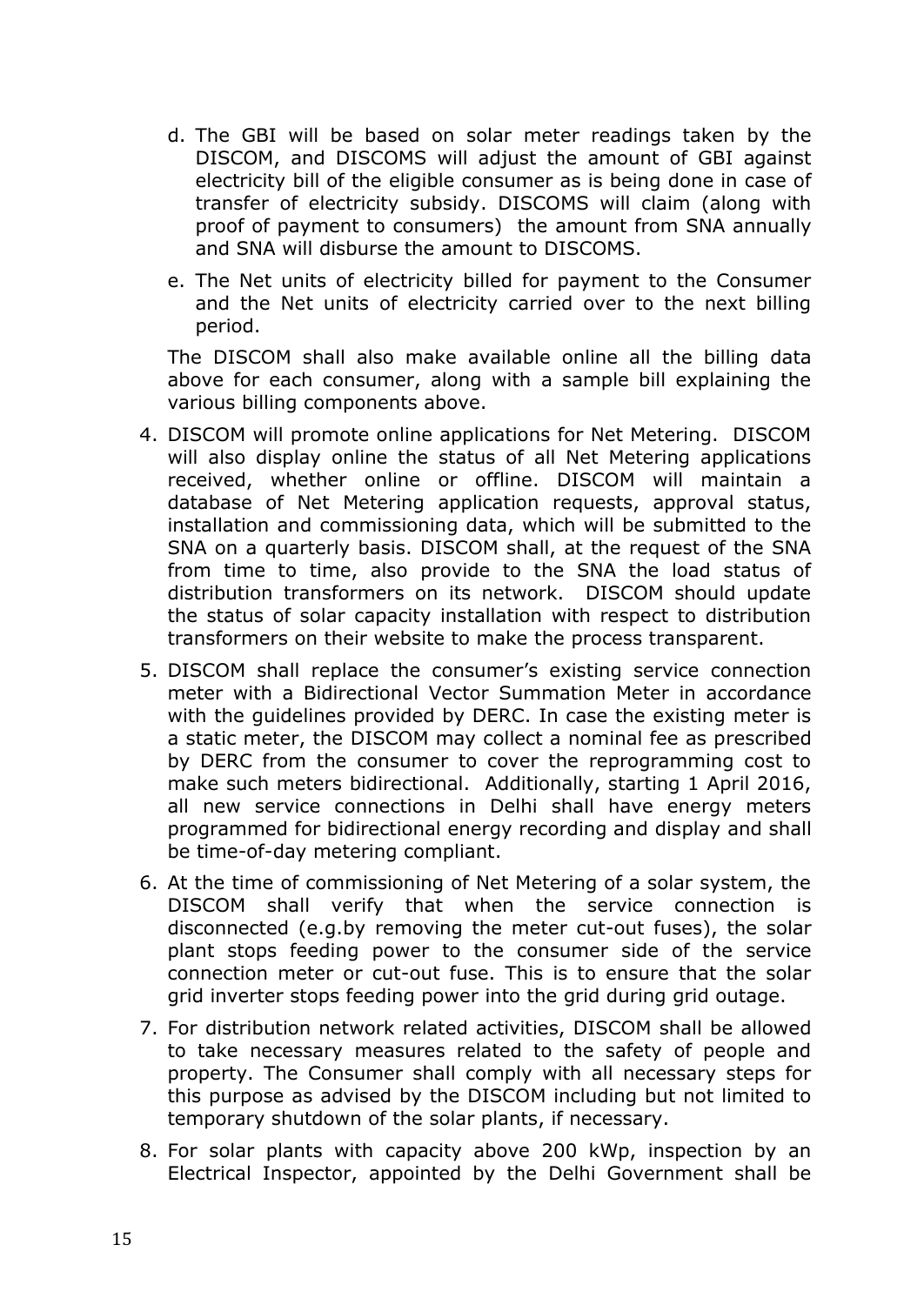required to ensure quality, safety, and compliance before commissioning. Up to a solar plant capacity of 200 kWp, the consumer shall be responsible for the inspection and verification before commissioning. Respective DISCOMS will conduct the inspection and verification of measures related to safety parameters before installation of Net Meters. Consumers will be facilitating the DISCOMS for such verification.

## **16. Role of IPGCL**

In collaboration with the State Nodal Agency, the Indraprastha Power Generation Co. Ltd. (a Govt. of NCT of Delhi Undertaking) will:

- a) Aggregate capacity on Government rooftops / rooftop other than of Government buildings having capacity above 50KW under MNRE / state scheme / ground mounted capacities under MNRE / state schemes, float tender and manage the entire bidding process under both RESCO & CAPEX model. Inspect and assess solar potential of rooftops as input for the tender and it will be suitably compensated for the same either by SNA, Department of Power or will charge for services from bidders/ solar power developers".
- b) Perform technical and commercial evaluation of the bid, select the most suitable bidder, and ensure their compliance with technical standards.
- c) Facilitate the signing of the PPA between the consumer and the winning bidder.
- d) Monitor and supervise the timely completion of the entire rooftop solar project.
- e) Will comply with the directions issued by Delhi Government and SNA from time to time.
- f) Delhi Government reserves the right to assign all or some of the above activities to any other agency as deemed fit.

## **17. Role of Consumer and Solar Plant Developer**

Any consumer who installs solar plants on his rooftop and signs a PPA, such as with a Renewable Energy Service Company (RESCO), shall provide convenient and periodic rooftop access to the RESCO as needed, to install and perform maintenance services on the solar plant for the entire term of the PPA. Consumer shall also retain full physical ownership of the rooftop and ensure reasonable security to visiting service staff.

Before commissioning a power plant of capacity up to 200 KWp, the consumer/installer/developer shall submit a Release Form to the DISCOM certifying that the installer performed routine safety checks and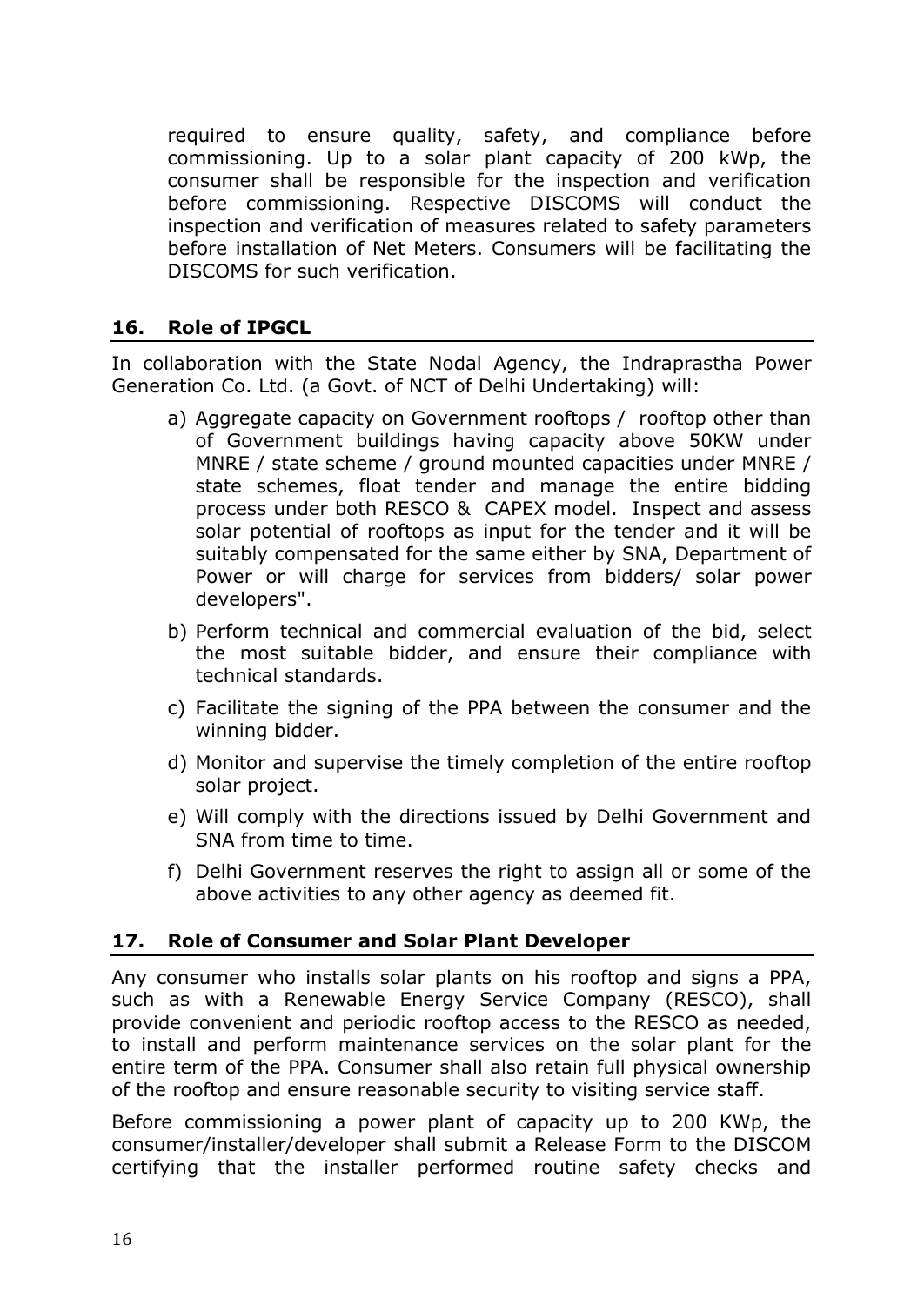verifications. The SNA shall also be authorized to perform onsite checks on solar installations, as necessary. Above 200 KWp system installations, consumer shall obtain a Safety Certificate from an Electrical Inspector of the Delhi Government.

Renewable Energy Service Company (RESCO) shall indemnify the roof owner/consumer against all damages to the structure and waterproofing of roof in case of roof top solar plants suitably if it fails to repair the same.

RESCO shall also strive to minimize insertion of voltage fluctuations & harmonics to the grid. When grid will be fed from so many small power sources electrical disturbances are likely which can be reduced only by suitable corrective mechanisms associated with inverter & synchronizing operational.

## **18. Metering and Billing Arrangements**

Service connections of consumers with Solar Net Metering shall be equipped with Bidirectional Vector Summation Service Connection Energy Meters that record and display the imported and exported active and reactive energy in separate registers.

The Bidirectional Service Connection Meter shall have the same (or better) accuracy, capacity and functionalities as the existing service connection meter.

The metering and billing arrangement should comply with DERC Net Metering Regulations and Guidelines, Central Electricity Authority (Installation and Operation of Meters) Regulations and its amendments, as applicable.

## **19. Evacuation facility and connectivity to the electricity system**

Directives issued by DERC shall govern the voltage of evacuation of the electricity from solar plants. Evacuation infrastructure shall be developed and augmented, wherever necessary, by the State Transmission Licensee and/or the DISCOM, as the case may be. Any infrastructure associated cost for the purpose of installation of the Solar PV plant, including but not limited to network augmentation shall be borne by the owner of the solar project.

The connectivity of solar plants with the electrical grid at voltage level 33kV and above shall be governed by DERC Net Metering Regulations and Guidelines, Central Electricity Authority (Technical Standards for Connectivity to the Grid) Regulations, 2007 and amendment thereof whereas the connectivity of the solar plants with the grid at voltage level below 33kV shall be governed by the Central Electricity Authority (Technical Standards for Connectivity of Distributed Generation Resources) Regulations, 2013, as amended from time to time.